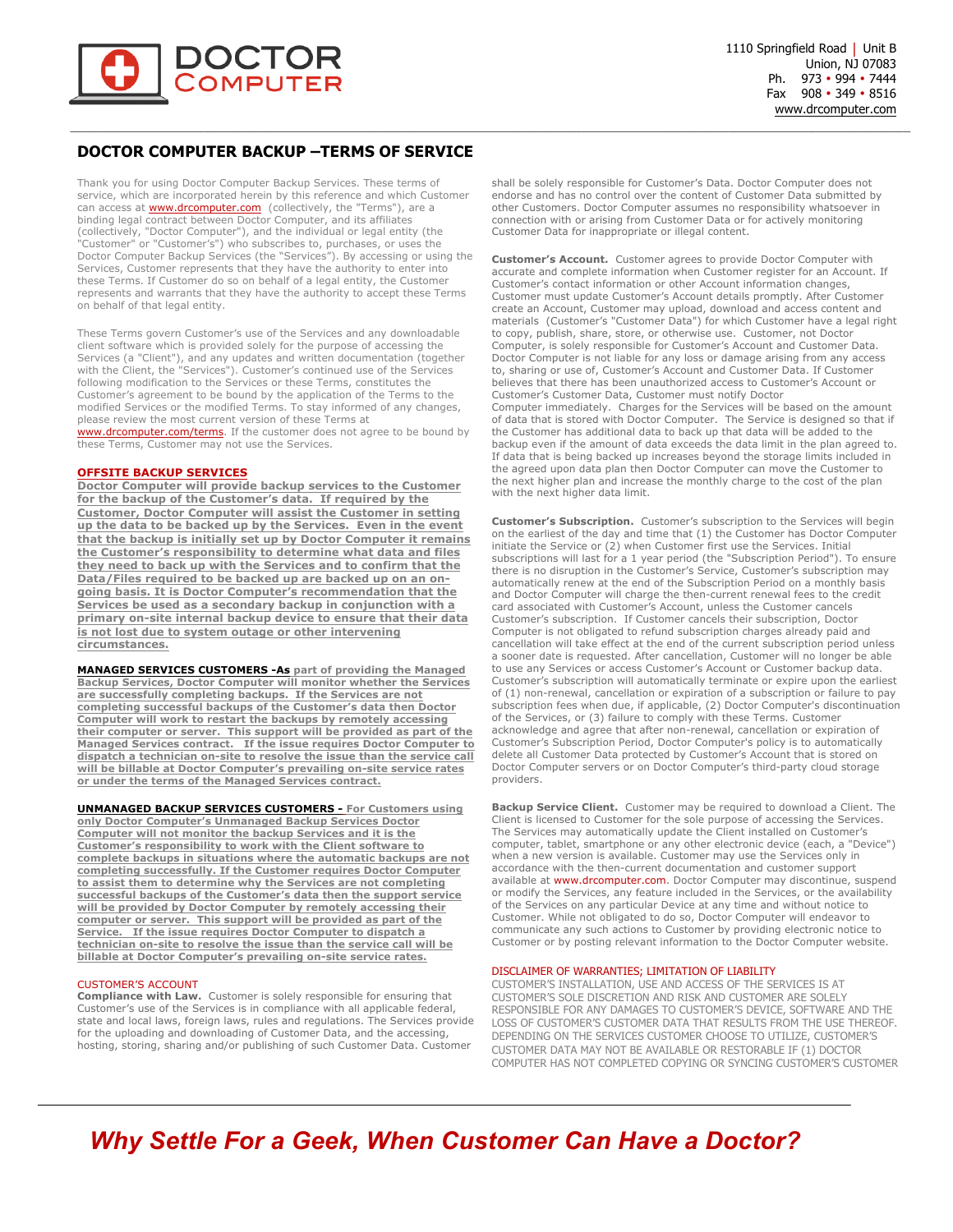

1110 Springfield Road | Unit B Union, NJ 07083 Ph. 973 • 994 • 7444 Fax 908 • 349 • 8516 www.drcomputer.com

DATA, (2) FOR FILES, FOLDERS OR DISK DRIVES THAT THE SERVICES DO NOT AUTOMATICALLY BACKUP OR SYNC PURSUANT TO DOCTOR COMPUTER DOCUMENTATION, CUSTOMER DO NOT MANUALLY SELECT THEM FOR BACKUP OR SYNCING OR CUSTOMER UNSELECT CERTAIN CUSTOMER DATA FOR BACKUP OR SYNCING, (3) CUSTOMER DELETES CERTAIN CUSTOMER DATA FROM CUSTOMER'S DEVICE AND DOES NOT RESTORE IT WITHIN 30 CALENDAR DAYS AFTER DELETION, OR CUSTOMER DELETE A DEVICE FROM CUSTOMER'S DOCTOR COMPUTER ACCOUNT, (4) CUSTOMER MOVE CUSTOMER DATA TO A LOCATION ON CUSTOMER'S DEVICE THAT IS NOT AUTOMATICALLY SCANNED TO SELECT FILES FOR BACKUP OR SYNCING, OR CUSTOMER UPGRADE CUSTOMER'S OPERATING SYSTEM RESULTING IN CHANGES TO CUSTOMER'S FILE MAPPING, (5) CUSTOMER'S DEVICE IS UNABLE TO ACCESS THE INTERNET OR NETWORK SERVICE, (6) THE SERVERS PROVIDING THE BACKUP SERVICE ARE UNABLE TO MAKE A CONNECTION WITH CUSTOMER'S DEVICE, (7) CUSTOMER FAILS TO FOLLOW THE TECHNICAL REQUIREMENTS FOR UTILIZING THE BACKUP SERVICES, INCLUDING UPGRADING THE VERSION OF THE SERVICES AS REQUIRED AND PERIODICALLY TESTING CUSTOMER'S BACKUPS AND RESTORES, OR (8) CUSTOMER TERMINATE CUSTOMER'S LICENSE OR FAIL TO RENEW CUSTOMER'S SUBSCRIPTION TO THE SERVICES.

THE SERVICES MAY BE USED TO ACCESS AND TRANSFER INFORMATION OVER THE INTERNET. CUSTOMER ACKNOWLEDGE AND AGREE THAT DOCTOR COMPUTER DOES NOT OPERATE OR CONTROL THE INTERNET AND THAT (1) VIRUSES, WORMS, TROJAN HORSES AND OTHER UNDESIRABLE DATA OR SOFTWARE, OR (2) UNAUTHORIZED CUSTOMERS (E.G., HACKERS) MAY ATTEMPT TO OBTAIN ACCESS TO AND DAMAGE CUSTOMER'S CUSTOMER DATA, WEBSITES, DEVICES AND NETWORKS. DOCTOR COMPUTER IS NOT RESPONSIBLE FOR SUCH ACTIVITIES. CUSTOMER IS SOLELY RESPONSIBLE FOR THE SECURITY AND INTEGRITY OF CUSTOMER'S ACCOUNT, CUSTOMER'S CUSTOMER DATA AND CUSTOMER'S DEVICES. CUSTOMER ACKNOWLEDGES AND AGREES THAT DOCTOR COMPUTER SHALL HAVE NO LIABILITY ASSOCIATED WITH OR ARISING FROM CUSTOMER'S FAILURE TO MAINTAIN ACCURATE CONTACT OR OTHER INFORMATION, INCLUDING, BUT NOT LIMITED TO, CUSTOMER'S FAILURE TO RECEIVE CRITICAL INFORMATION ABOUT THE SERVICES. THE SERVICES AND THIRD-PARTY COMPONENTS ARE PROVIDED "AS IS," "WHERE IS," "AS AVAILABLE," "WITH ALL FAULTS" AND, TO THE FULLEST EXTENT PERMITTED BY LAW, WITHOUT WARRANTY OF ANY KIND. DOCTOR COMPUTER DISCLAIMS ALL WARRANTIES WITH RESPECT TO THE SERVICES AND THIRD-PARTY COMPONENTS, INCLUDING, BUT NOT LIMITED TO, THE IMPLIED WARRANTIES OF MERCHANTABILITY, FITNESS FOR A PARTICULAR PURPOSE, NON-INFRINGEMENT AND TITLE, AND ANY WARRANTIES REGARDING RELIABILITY, TIMELINESS AND PERFORMANCE OF THE SERVICES. DOCTOR COMPUTER DOES NOT WARRANT THAT THE SERVICES WILL MEET CUSTOMER'S REQUIREMENTS, OR THAT THE OPERATION OF THE SERVICES WILL BE UNINTERRUPTED OR ERROR-FREE, OR THAT DEFECTS IN THE SERVICES WILL BE CORRECTED, OR THAT ENCRYPTION ALGORITHMS, ASSOCIATED KEYS AND OTHER SECURITY MEASURES WILL BE SECURE OR EFFECTIVE. CUSTOMER UNDERSTAND AND AGREE THAT NO ORAL OR WRITTEN INFORMATION OR ADVICE GIVEN BY DOCTOR COMPUTER SHALL CREATE ANY ADDITIONAL DOCTOR COMPUTER WARRANTIES OR IN ANY WAY INCREASE THE SCOPE OF DOCTOR COMPUTER'S OBLIGATIONS HEREUNDER. TO THE MAXIMUM EXTENT PERMITTED BY LAW, IN NO EVENT SHALL DOCTOR COMPUTER BE LIABLE TO CUSTOMER OR ANY THIRD-PARTY FOR ANY COST TO PROCURE SUBSTITUTE SERVICES OR CUSTOMER DATA, OR ANY DIRECT, INDIRECT, CONSEQUENTIAL, INCIDENTAL, PUNITIVE, EXEMPLARY OR ANY OTHER DAMAGES, INCLUDING DAMAGES FOR PERSONAL INJURY, LOST REVENUES OR PROFITS, LOSS OF DATA, LOSS OF CUSTOMER DATA OR BUSINESS INTERRUPTION, ARISING OUT OF CUSTOMER'S USE OR INABILITY TO USE THE SERVICES, EVEN IF DOCTOR COMPUTER HAS BEEN ADVISED ABOUT THE POSSIBILITY OF SUCH DAMAGES (WHETHER SUCH DAMAGES ARISE IN CONTRACT, TORT (INCLUDING NEGLIGENCE) OR OTHERWISE). IN ANY CASE AND WITHOUT LIMITING THE FOREGOING, THE ENTIRE LIABILITY OF DOCTOR COMPUTER FOR ALL DAMAGES OF EVERY KIND AND TYPE (WHETHER SUCH DAMAGES ARISE IN CONTRACT, TORT (INCLUDING NEGLIGENCE) OR OTHERWISE) SHALL BE LIMITED TO THE SUBSCRIPTION FEES PAID BY CUSTOMER TO DOCTOR COMPUTER IN THE 6 CALENDAR MONTHS IMMEDIATELY PRIOR TO THE DAMAGES ARISING.

THE FOREGOING TERMS SET A LIMIT ON THE AMOUNT OF DAMAGES PAYABLE AND ARE NOT INTENDED TO ESTABLISH LIQUIDATED DAMAGES. CUSTOMER EXPRESSLY RECOGNIZES AND ACKNOWLEDGES THAT SUCH LIMITATION OF LIABILITY IS AN ESSENTIAL PART OF THESE TERMS AND DOCTOR COMPUTER'S AGREEMENT TO PROVIDE CUSTOMER THE SERVICES, AND IS AN ESSENTIAL FACTOR IN ESTABLISHING THE PRICE OF THE SERVICES. SOME JURISDICTIONS DO NOT ALLOW THE EXCLUSION OF INCIDENTAL OR CONSEQUENTIAL DAMAGES, OR THE LIMITATION ON HOW LONG AN IMPLIED WARRANTY LASTS, SO SOME OF THE FOREGOING TERMS MAY NOT APPLY TO CUSTOMER.

#### IMDEMNIFICATION

Customer will, at Customer's own expense, defend, indemnify and hold harmless the Company, affiliates and agents, and their respective officers, shareholders, agents, and employees (each, an "Indemnitee", and collectively, "Indemnitees") from and against any and all loss, cost, expense, damage, claim, demand, or liability, including (without limitation) reasonable attorney and professional fees and costs, and the cost of settlement, compromise, judgment, or verdict incurred by, or demanded of, an Indemnitee, that, directly or indirectly, arises out of, results from or occurs in connection with: (a) Customer's negligence, bad faith or willful misconduct; (b) Customer's breach of any of the provisions of this Agreement; (d) Customer's use of the Services or any Doctor Computer service, in any manner whatsoever. We reserve the right, at our own cost and in our sole and absolute discretion, to assume the exclusive defense and control of any matter otherwise subject to indemnification by Customer, in which event Customer will fully cooperate with us in asserting any available defenses, and reimburse our reasonable costs and expenses (including, without limitation, reasonable attorney and professional fees) in connection with, relating to or arising from our defense in such matter.

#### GENERAL LEGAL TERMS

**Governing Law and Arbitration.**These Terms shall be governed, construed and enforced in accordance with the laws of the State of Pennsylvania without reference to conflicts of law principles. The parties agree that the exclusive jurisdiction of any actions arising out of, relating to or in any way connected with these Terms, shall be in the state or federal courts, as applicable, located in Chester or Philadelphia County, PA. Any dispute, controversy or claim arising out of or relating to this Agreement, including the arbitrability of the matter or the formation, interpretation, scope, applicability, termination or breach thereof, shall be referred to and finally determined by arbitration in accordance with the JAMS Streamlined Arbitration Rules and Procedures. The arbitration shall be administered by JAMS, shall take place before a sole arbitrator and shall be conducted in Boston, Massachusetts. Judgment upon the arbitral award may be entered by any court having jurisdiction. This section shall apply to and require arbitration of all disputes, controversies and claims, regardless of whether such disputes, controversies or claims concern a single individual, entity or other person, multiple individuals, entities or other persons, or classes of individuals, entities or other persons.

**Changes or Modifications.** The Company may, in its sole and absolute discretion, modify or change any or every aspect of the Agreement at any time (for any reason or no reason), effective immediately upon posting such modifications or changes (or a revised version of this Agreement incorporating such modifications or changes therein) on or through the Services. Please periodically consult the end of this Agreement to determine when the Agreement was last revised. Customer agree to periodically review this Agreement to ensure that Customer is in compliance with any ongoing changes or modifications that are made to the Agreement. Customer's continued use of the Services after any such modifications or changes are posted will constitute Customer's complete and unequivocal acceptance of such any modifications or changes to the Agreement. The Company reserves the right, but has no obligation whatsoever, to modify or change the Agreement as it applies to any specific Customer, provided that any and all such special modifications must be in writing and signed by and between the Company and the applicable Customer. Any specialized modifications so made shall apply exclusively and only to the Customer that is a party to such written agreement.

## *Why Settle For a Geek, When Customer Can Have a Doctor?*